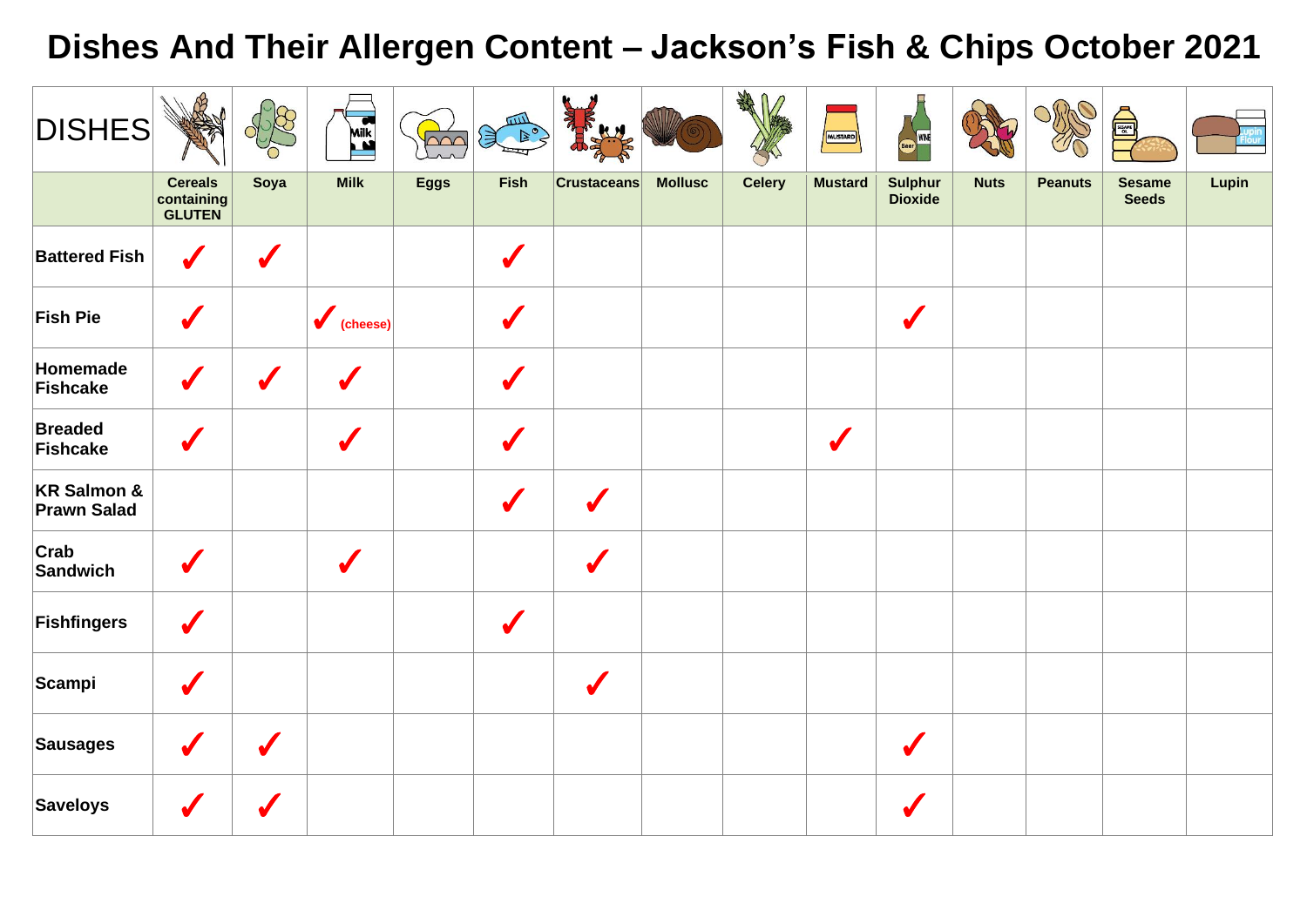| <b>DISHES</b>                  |                                        |                      | <b>Milk</b>          | $\overline{\mathsf{M}}$ |      |                    |                | ART<br>n             | (MUSTARD)      | Beer WINE                        |             |                | SESAME                        |       |
|--------------------------------|----------------------------------------|----------------------|----------------------|-------------------------|------|--------------------|----------------|----------------------|----------------|----------------------------------|-------------|----------------|-------------------------------|-------|
|                                | <b>Cereals</b><br>containing<br>GLUTEN | Soya                 | <b>Milk</b>          | <b>Eggs</b>             | Fish | <b>Crustaceans</b> | <b>Mollusc</b> | <b>Celery</b>        | <b>Mustard</b> | <b>Sulphur</b><br><b>Dioxide</b> | <b>Nuts</b> | <b>Peanuts</b> | <b>Sesame</b><br><b>Seeds</b> | Lupin |
| <b>Beefburgers</b>             | J                                      | $\boldsymbol{J}$     |                      |                         |      |                    |                |                      |                | $\sqrt{}$                        |             |                |                               |       |
| Faggots                        | J                                      |                      |                      |                         |      |                    |                | V                    |                |                                  |             |                |                               |       |
| Chilli Con<br><b>Carne</b>     |                                        |                      |                      |                         |      |                    |                |                      |                |                                  |             |                |                               |       |
| Steak & Ale /<br>Kidney Pie    | $\checkmark$                           | $\checkmark$         | $\checkmark$         | $\sqrt{}$               |      |                    |                | $\checkmark$         |                |                                  |             |                |                               |       |
| Janner Pasty                   | $\checkmark$                           | $\sqrt{\frac{1}{2}}$ | S                    |                         |      |                    |                | $\sqrt{\frac{1}{2}}$ |                |                                  |             |                |                               |       |
| Chicken &<br>Mushroom<br>Pie   | J                                      |                      |                      | J                       |      |                    |                |                      |                |                                  |             |                |                               |       |
| Chicken<br><b>Breasts</b>      |                                        |                      |                      |                         |      |                    |                |                      |                |                                  |             |                |                               |       |
| Chicken<br>Fillets             |                                        |                      | $\sqrt{\frac{1}{2}}$ |                         |      |                    |                |                      |                |                                  |             |                |                               |       |
| Chicken<br><b>Chunks</b>       |                                        |                      |                      |                         |      |                    |                |                      |                |                                  |             |                |                               |       |
| Veggieburger                   | $\sqrt{}$                              |                      | S                    | S                       |      |                    |                |                      |                |                                  |             |                |                               |       |
| Cheese &<br><b>Onion Fryit</b> |                                        |                      |                      |                         |      |                    |                |                      |                |                                  |             |                |                               |       |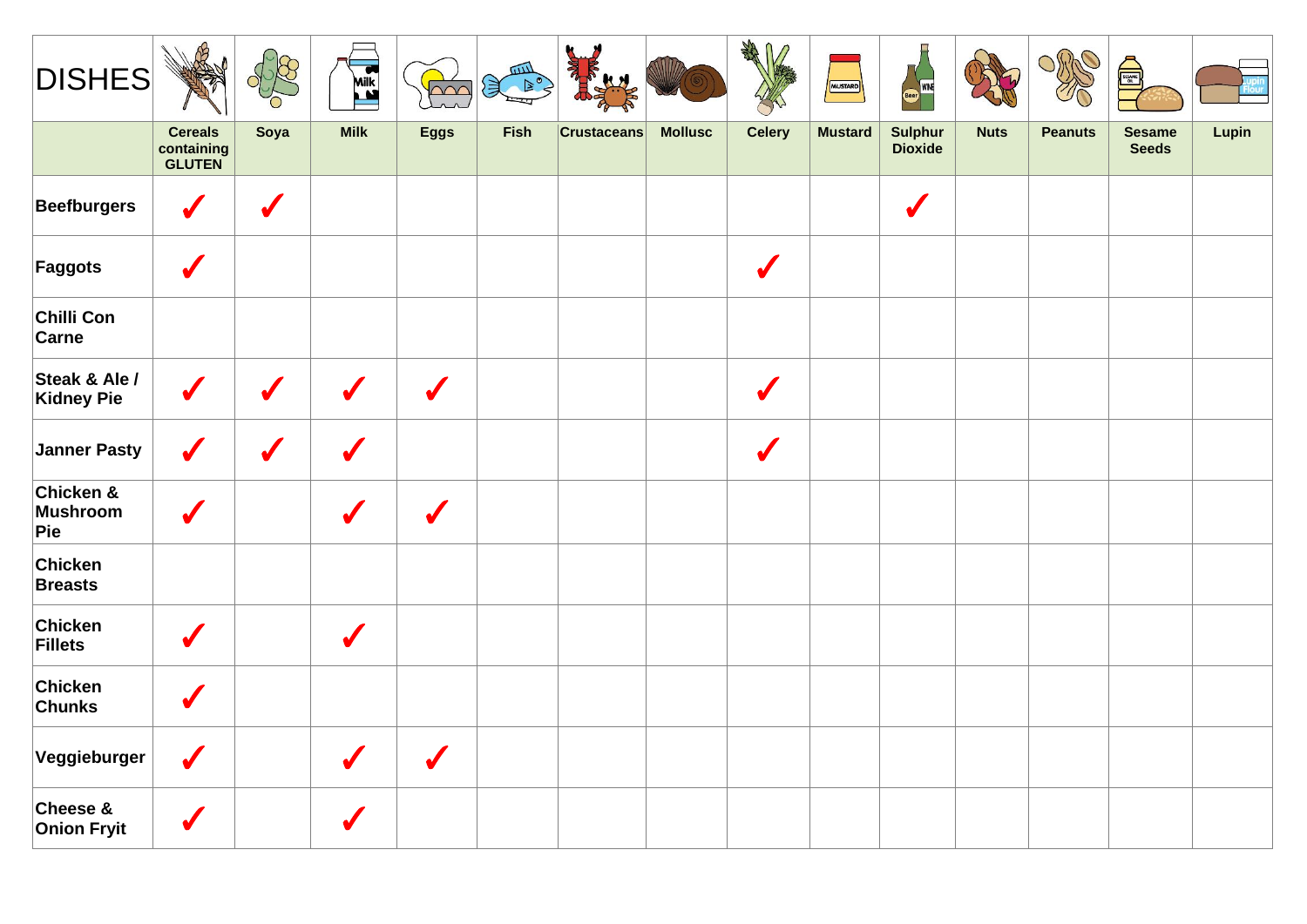| <b>DISHES</b>                         |                                               |                      | <b>Milk</b>          | $\overline{\triangle\alpha}$ |      |                    |                | AR            | MUSTARD        | Beer WINE          |             |                | E                             |       |
|---------------------------------------|-----------------------------------------------|----------------------|----------------------|------------------------------|------|--------------------|----------------|---------------|----------------|--------------------|-------------|----------------|-------------------------------|-------|
|                                       | <b>Cereals</b><br>containing<br><b>GLUTEN</b> | Soya                 | <b>Milk</b>          | <b>Eggs</b>                  | Fish | <b>Crustaceans</b> | <b>Mollusc</b> | <b>Celery</b> | <b>Mustard</b> | Sulphur<br>Dioxide | <b>Nuts</b> | <b>Peanuts</b> | <b>Sesame</b><br><b>Seeds</b> | Lupin |
| <b>Cheese Onion</b><br>& Potatoe Pie  | $\checkmark$                                  |                      | J                    | V                            |      |                    |                |               | $\checkmark$   |                    |             |                |                               |       |
| <b>Goats Cheese</b><br>& Veg Pie      | $\sqrt{}$                                     |                      | $\sqrt{\frac{1}{2}}$ | $\sqrt{\frac{1}{2}}$         |      |                    |                |               |                |                    |             |                |                               |       |
| <b>Mushy Pea</b><br>Fritter           |                                               | $\checkmark$         |                      |                              |      |                    |                |               |                |                    |             |                |                               |       |
| <b>Veg Soup</b>                       |                                               |                      | S                    |                              |      |                    |                | $\checkmark$  |                |                    |             |                |                               |       |
| <b>Onion Rings</b>                    | $\boldsymbol{J}$                              |                      |                      |                              |      |                    |                |               |                |                    |             |                |                               |       |
| Garlic<br>Mushroom                    | $\sqrt{\frac{1}{2}}$                          |                      | $\sqrt{\frac{1}{2}}$ | $\checkmark$                 |      |                    |                |               |                |                    |             |                |                               |       |
| Garden /<br><b>Mushy Peas</b>         |                                               |                      |                      |                              |      |                    |                |               |                |                    |             |                |                               |       |
| <b>Bread &amp; Baps</b><br>(Buttered) | $\checkmark$                                  | $\sqrt{\frac{1}{2}}$ | $\bigvee$ (butter)   |                              |      |                    |                |               |                |                    |             |                |                               |       |
| GratedCheese<br>& Halloumi            |                                               |                      | $\sqrt{\frac{1}{2}}$ |                              |      |                    |                |               |                |                    |             |                |                               |       |
| <b>Batter</b>                         | $\boldsymbol{J}$                              | $\boldsymbol{J}$     |                      |                              |      |                    |                |               |                |                    |             |                |                               |       |
| <b>Rice Cone</b>                      |                                               |                      |                      |                              |      |                    |                |               |                |                    |             |                |                               |       |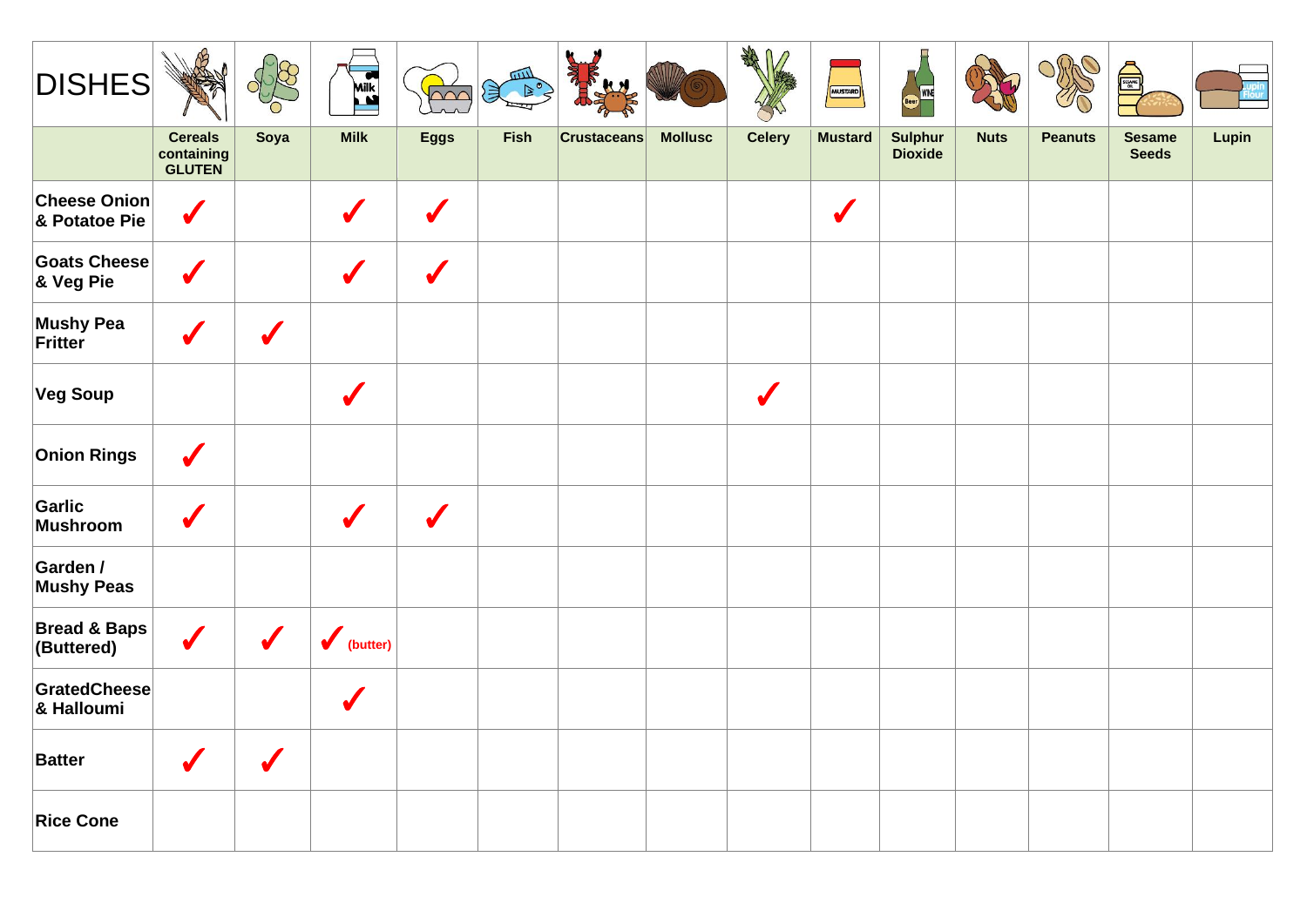| <b>DISHES</b>                   |                                               |              | <b>Milk</b> | <b>Dón</b>   | E E  |                    |                |                      | MUSTARD              | <b>Every</b> WINE    |             |                | å                             |       |
|---------------------------------|-----------------------------------------------|--------------|-------------|--------------|------|--------------------|----------------|----------------------|----------------------|----------------------|-------------|----------------|-------------------------------|-------|
|                                 | <b>Cereals</b><br>containing<br><b>GLUTEN</b> | Soya         | <b>Milk</b> | <b>Eggs</b>  | Fish | <b>Crustaceans</b> | <b>Mollusc</b> | <b>Celery</b>        | <b>Mustard</b>       | Sulphur<br>Dioxide   | <b>Nuts</b> | <b>Peanuts</b> | <b>Sesame</b><br><b>Seeds</b> | Lupin |
| <b>Curry Sauce</b>              | $\boldsymbol{J}$                              | $\checkmark$ |             |              |      |                    |                | $\sqrt{2}$           | $\blacktriangledown$ |                      |             |                |                               |       |
| <b>Tartar Sauce</b>             |                                               |              |             | $\checkmark$ |      |                    |                |                      | $\boldsymbol{J}$     | $\sqrt{\frac{1}{2}}$ |             |                |                               |       |
| Gravy                           | $\sqrt{\frac{1}{2}}$                          | $\checkmark$ |             |              |      |                    |                |                      |                      |                      |             |                |                               |       |
| Ketchup                         |                                               |              |             |              |      |                    |                | $\sqrt{\frac{1}{2}}$ |                      |                      |             |                |                               |       |
| HP/Brown<br>Sauce               | $\boldsymbol{\mathscr{I}}$                    |              |             |              |      |                    |                |                      |                      |                      |             |                |                               |       |
| French<br>Dressing              | $\sqrt{\frac{1}{2}}$                          |              |             |              |      |                    |                | $\sqrt{\frac{1}{2}}$ | $\sqrt{}$            |                      |             |                |                               |       |
| Balsamic<br>Dressing            |                                               |              |             |              |      |                    |                |                      |                      |                      |             |                |                               |       |
| <b>Malt Vingegar</b>            | $\sqrt{}$                                     |              |             |              |      |                    |                |                      |                      |                      |             |                |                               |       |
| <b>Baked Beans</b>              |                                               |              |             |              |      |                    |                |                      |                      |                      |             |                |                               |       |
| <b>Pickled Egg</b>              |                                               |              |             | $\checkmark$ |      |                    |                |                      | $\checkmark$         |                      |             |                |                               |       |
| <b>Pickled Onion</b><br>Gherkin |                                               |              |             |              |      |                    |                |                      |                      |                      |             |                |                               |       |